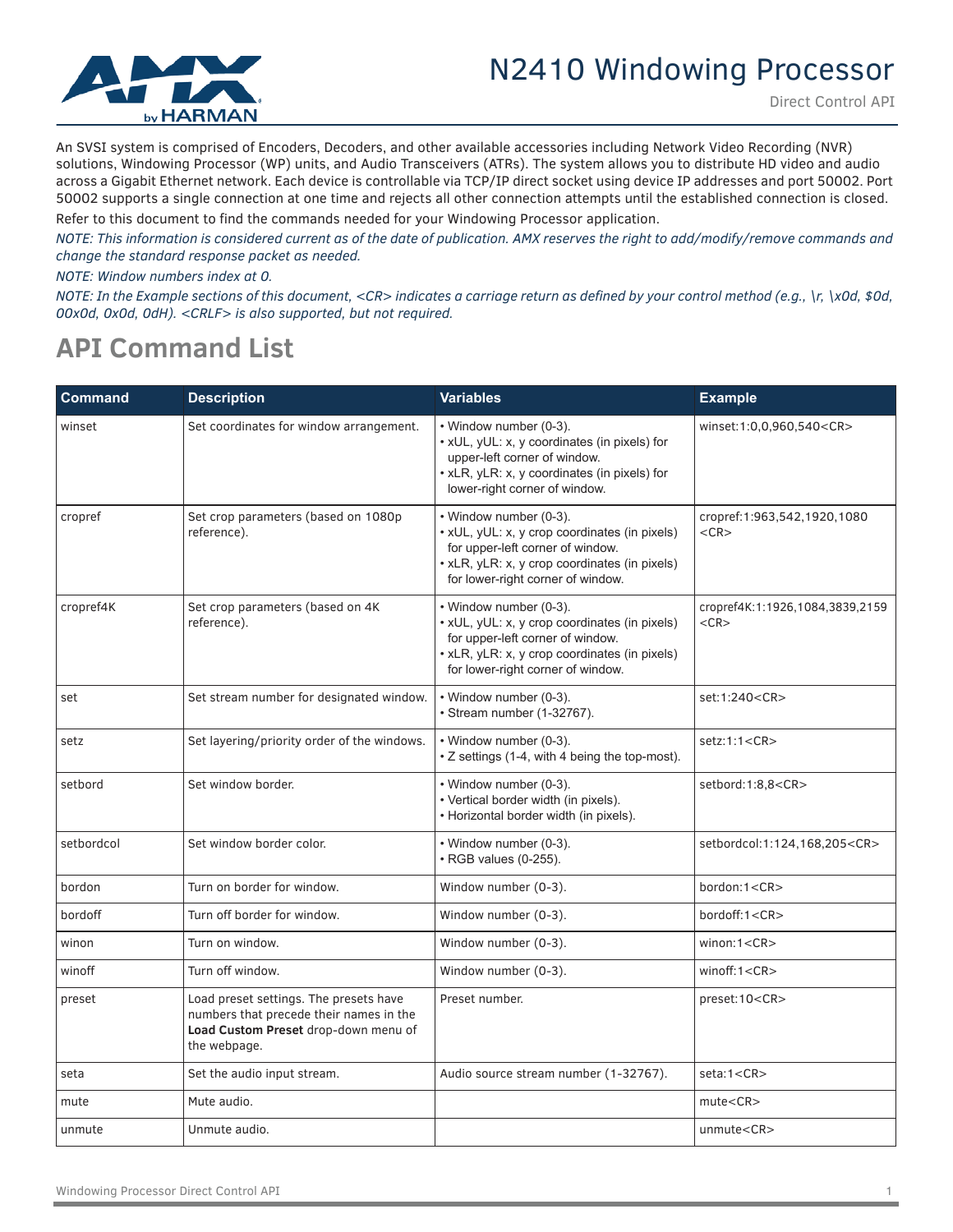| <b>Command</b>             | <b>Description</b>                                           | <b>Variables</b>                                                                                                                                   | <b>Example</b>                           |  |  |
|----------------------------|--------------------------------------------------------------|----------------------------------------------------------------------------------------------------------------------------------------------------|------------------------------------------|--|--|
| setbkgd                    | Set background image.                                        | Background number (1-4).                                                                                                                           | setbkgd:2 <cr></cr>                      |  |  |
| bkgndloaded                | Refresh the window to the newly uploaded<br>background.      | Window number (0-3).                                                                                                                               | bkgndloaded:1 <cr></cr>                  |  |  |
| modeset                    | Set output resolution of Windowing<br>Processor.             | Mode name.<br>1080p   1080p24   1080p50   1080p59.94<br>1080p60   2160p   2160p30   2160p50<br>2160p59.94   2160p60   4096x2160p24<br>4096x2160p60 | modeset:1080p <cr></cr>                  |  |  |
| windowReset                | Restart a window.                                            | Window number (0-3).                                                                                                                               | windowReset:1 <cr></cr>                  |  |  |
| getStatus                  | Returns current device status string in XML<br>form.         |                                                                                                                                                    | qetStatus <cr><br/>or<br/>? &lt; CR</cr> |  |  |
| setSettings:name           | Set a unit name for the Windowing<br>Processor.              | Serial string (255 character max).                                                                                                                 | setSettings:name:Conf WP 2 <cr></cr>     |  |  |
| setSettings:quality        | Set compression level of stream.                             | Quality value (1-100). The higher the value,<br>the better the quality.                                                                            | setSettings:quality:80 <cr></cr>         |  |  |
| setSettings:<br>audioDelay | Set an audio delay (in milliseconds).                        | Delay value in milliseconds (1-255).                                                                                                               | setSettings:audioDelay 50 <cr></cr>      |  |  |
| setSettings:<br>setStream  | Set the output stream number for the<br>Windowing Processor. | Stream number (1-32767).                                                                                                                           | setSettings:setStream 240 <cr></cr>      |  |  |
| setSettings:<br>mode       | Enable or disable output stream.                             | on   off                                                                                                                                           | setSettings:mode off <cr></cr>           |  |  |
| setSettings:<br>mediaPort0 | Allow or disallow multicast on the PO port.                  | on   off                                                                                                                                           | setSettings:mediaPort0 on <cr></cr>      |  |  |
| setSettings:<br>mediaPort1 | Allow or disallow multicast on the P1 port.                  | on   off                                                                                                                                           | setSettings:mediaPort1 off <cr></cr>     |  |  |
| setSettings:<br>mediaPort2 | Allow or disallow multicast on the P2 port.                  | on   off                                                                                                                                           | setSettings:mediaPort2 on <cr></cr>      |  |  |